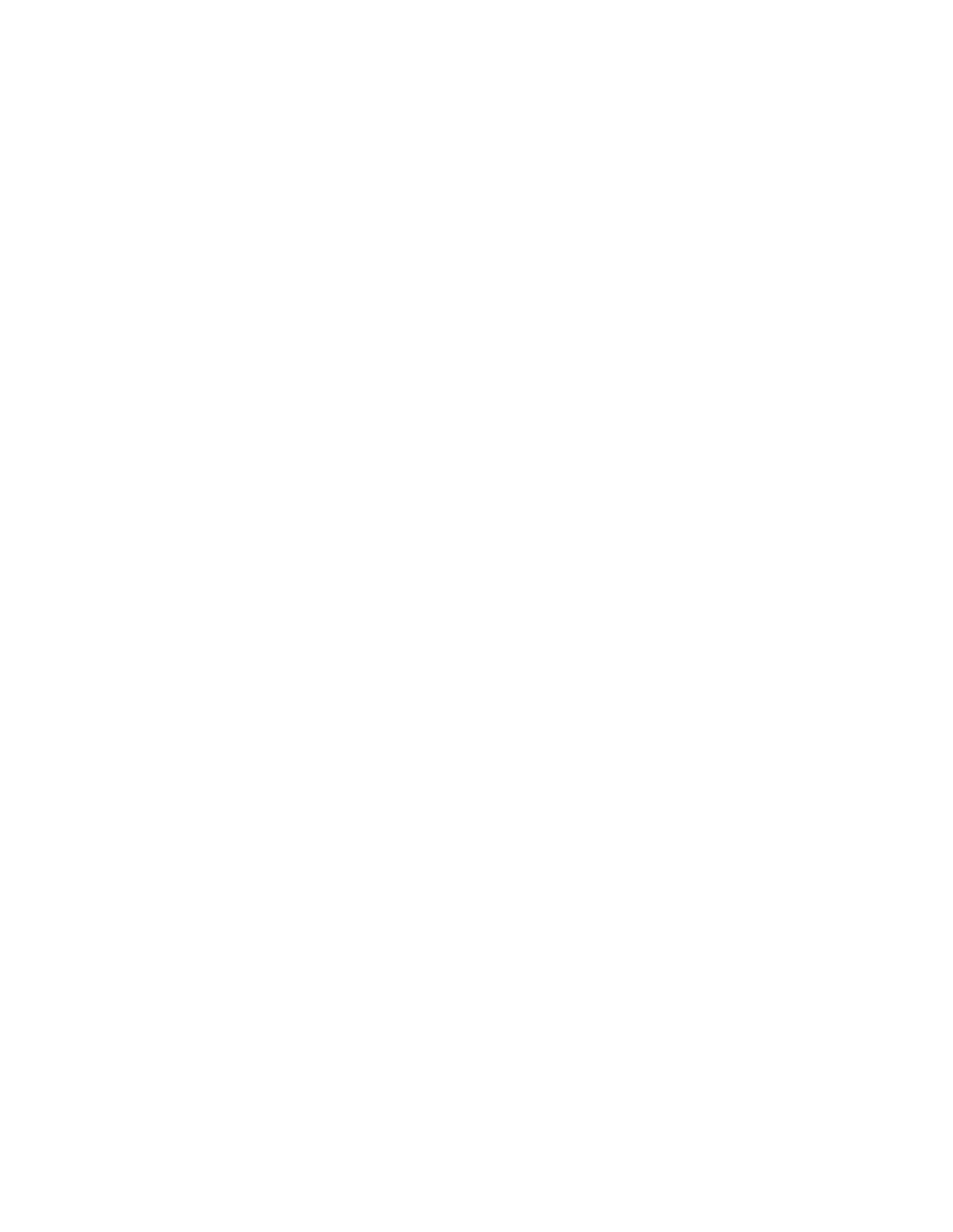# **Table of Contents**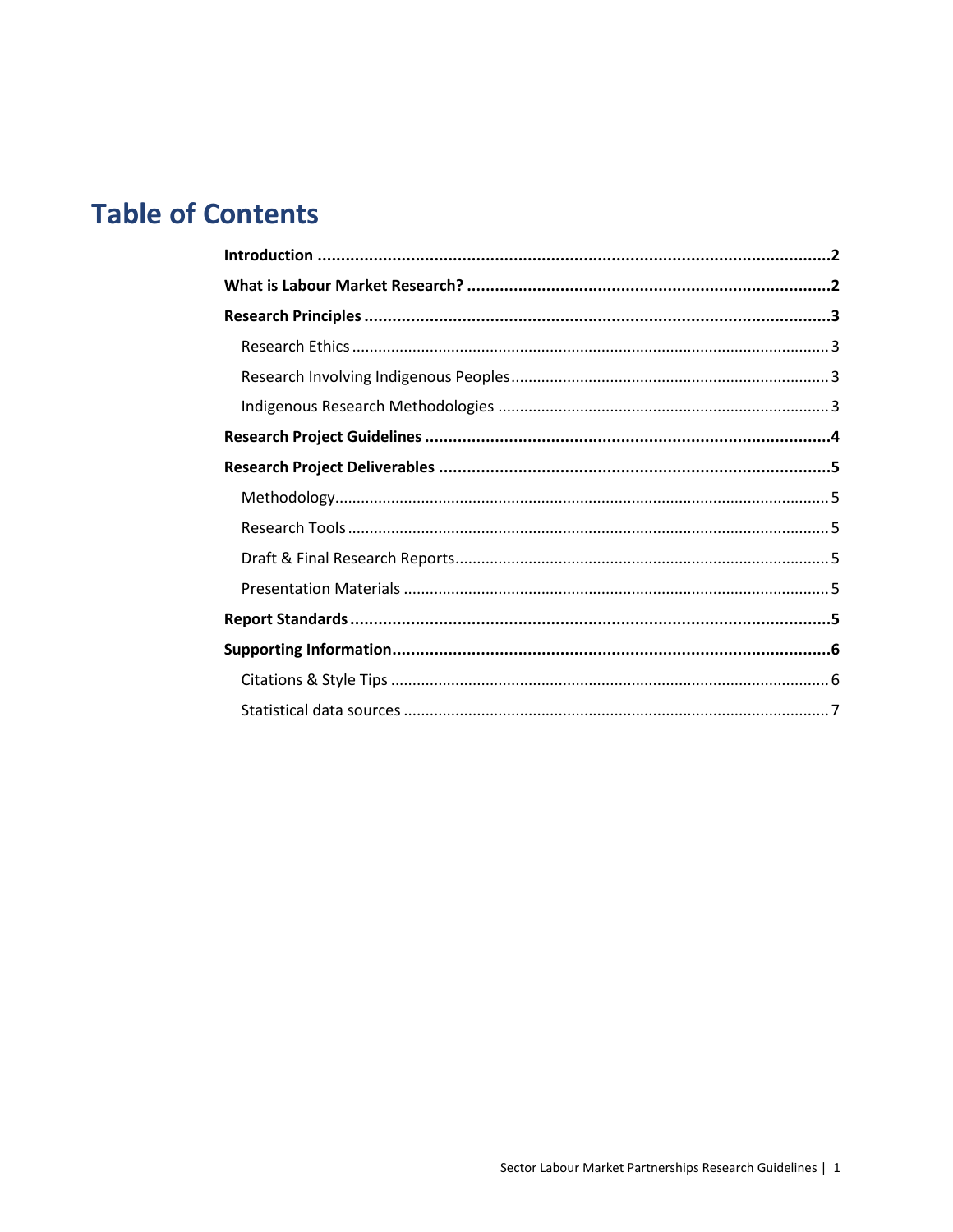### **Introduction**

The Sector Labour Market Partnerships (SLMP) program provides organizations with funding to develop projects that help respond to workforce challenges, within an economic sector, region<sup>1</sup>, or population<sup>2</sup>.

The SLMP program is not designed to meet immediate individual employer needs, but to support long term, strategic and sustainable workforce solutions.

The purpose of this document is to provide applicants with additional information about SLMP funded research projects. Please refer to the SLMP [Program Guidelines](https://www.workbc.ca/getmedia/e1e0f34c-6b6a-45cf-a6db-97371dc9ea7b/SectorLabourMarketPartnerships_Program_Guidelines.pdf.aspx) for more detailed information. If you have any questions, please email **[LabourMarketPartnerships@gov.bc.ca,](mailto:LabourMarketPartnerships@gov.bc.ca)** and a staff member will contact you.

[Examples](https://www.workbc.ca/Labour-Market-Industry/Industry-and-Sector-Information/Sector-Labour-Market-Partnerships/Sector-Labour-Market-Partnerships-Reports.aspx) of active SLMP projects can be found [here.](https://www.workbc.ca/getmedia/6dceaf3c-f242-414b-9c9c-2aa4b07520a4/Sector-LMP-Active-Projects.pdf.aspx)

### **What is Labour Market Research?**

Labour market research projects aim to develop a solid evidence base to inform workforce strategies and develop innovative pilots. Research projects will build upon existing labour market information by gathering and analyzing primary information on sector trends, and occupational and regional detail.

There is a wide range of workforce characteristics that can be examined in an SLMP project. Some examples of research questions include:

- $\triangleright$  What are our current and future workforce needs?
- $\triangleright$  What are the major pressures facing our workforce? What are their causes and possible solutions?
- $\triangleright$  What are our main sources of labour? What other industries and occupations are competing in the same labour pool? How competitive is our sector to attract workers?
- $\triangleright$  What are our employers doing to increase the value proposition to attract, retain and diversify their labour pool?
- $\triangleright$  What are other sectors doing to attract, retain and diversify their labour pool?
- ➢ How does culture or Indigenous identity affect our workforce outcomes and participation rates?
- $\triangleright$  How is our sector implementing the Truth and Reconciliations Commissions Calls [to Action](http://nctr.ca/assets/reports/Calls_to_Action_English2.pdf) for Business and other Calls to Action (as appropriate)?
- $\triangleright$  How are our employers addressing recruitment, retention and career advancement of youth? What are our employers doing to increase the value proposition to attract and retain youth?
- $\triangleright$  How are our employers addressing recruitment, retention and career advancement of equityseeking groups?

 $\overline{a}$ 

<sup>1</sup> B.C.['s economic development regions.](https://www2.gov.bc.ca/gov/content/employment-business/economic-development/plan-and-measure/bc-economic-atlas)

<sup>&</sup>lt;sup>2</sup> Population refers to a specific group of people such as the Indigenous people of B.C. or to a specific population working in an economic sector, e.g.: women working in construction.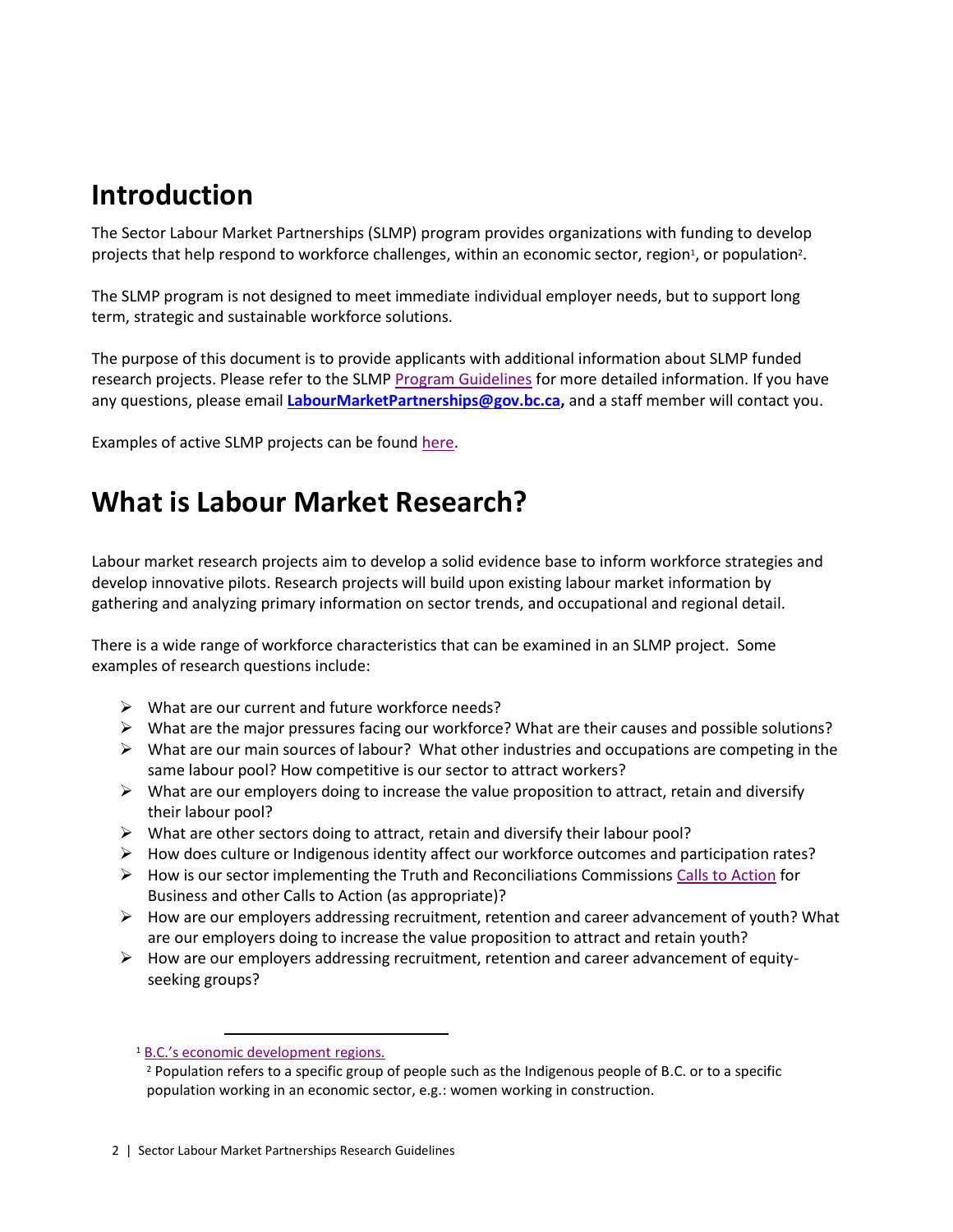- $\triangleright$  What kinds of education, skills and competencies are in demand by employers and how are these reflected in the sources of labour supply?
- $\triangleright$  What is the role of credentials in ensuring education and training standards?
- $\triangleright$  What role can automation play in addressing workforce shortages? What skills are needed to support automation? How can the sector support employers with the uptake and training of new technology?
- ➢ What are the impacts of short-term contracts and the gig economy on our workplaces? How do shifting business models create opportunities to meet workforce demand? How can the potential challenges of these changes be mitigated?

## **Research Principles**

#### **Research Ethics**

Researchers are encouraged to review the [Tri Council Policy Statement 2: Ethical Conduct for Research](http://www.pre.ethics.gc.ca/eng/policy-politique/initiatives/tcps2-eptc2/Default/)  [Involving Humans](http://www.pre.ethics.gc.ca/eng/policy-politique/initiatives/tcps2-eptc2/Default/) to guide ethical research and consider the following principles:

- $\triangleright$  Free, prior and informed consent for all research participants.
- $\triangleright$  The participation is entirely voluntary, and participants can decline to answer any question they choose.
- $\triangleright$  All participants will be told how their answers will be used.
- $\triangleright$  Incentives for research participation should be reasonable and not impact voluntary consent. For guidance on providing incentives, please discuss the specific detail with SLMP program staff.

#### **Research Involving Indigenous Peoples**

Indigenous communities have experienced a long history of exploitation by researchers; research involving Indigenous peoples was done without their permission or knowledge [\(First Nations Information](http://fnigc.ca/sites/default/files/docs/ocap_path_to_fn_information_governance_en_final.pdf)  [Governance Centre OCAP®\)](http://fnigc.ca/sites/default/files/docs/ocap_path_to_fn_information_governance_en_final.pdf). For any research related to Indigenous people, consideration must be given to the [First Nations Information Governance Centre OCAP®](http://fnigc.ca/sites/default/files/docs/ocap_path_to_fn_information_governance_en_final.pdf) principles and/or other approaches such as articles 9.1 in the [Tri-Council Policy Statement 2, chapter 9: Research Involving the First Nations, Inuit and](http://www.pre.ethics.gc.ca/eng/policy-politique/initiatives/tcps2-eptc2/chapter9-chapitre9/)  [Métis Peoples of Canada \(2014\).](http://www.pre.ethics.gc.ca/eng/policy-politique/initiatives/tcps2-eptc2/chapter9-chapitre9/)

SLMP funded labour market research projects must demonstrate respect for Indigenous values, culture and protocols, and be mutually beneficial to the contract holder and Indigenous partners.

#### **Indigenous Research Methodologies**

The SLMP program encourages Indigenous partners to use their unique research methodologies and methods. The SLMP program invites researchers to incorporate traditional and contemporary Indigenous knowledge in culturally safe and respectful ways. Beyond selecting an appropriate method; the context in which the research questions are conceptualized and designed has implications for the research project and should be carefully considered in partnership with, or-led-by, Indigenous communities.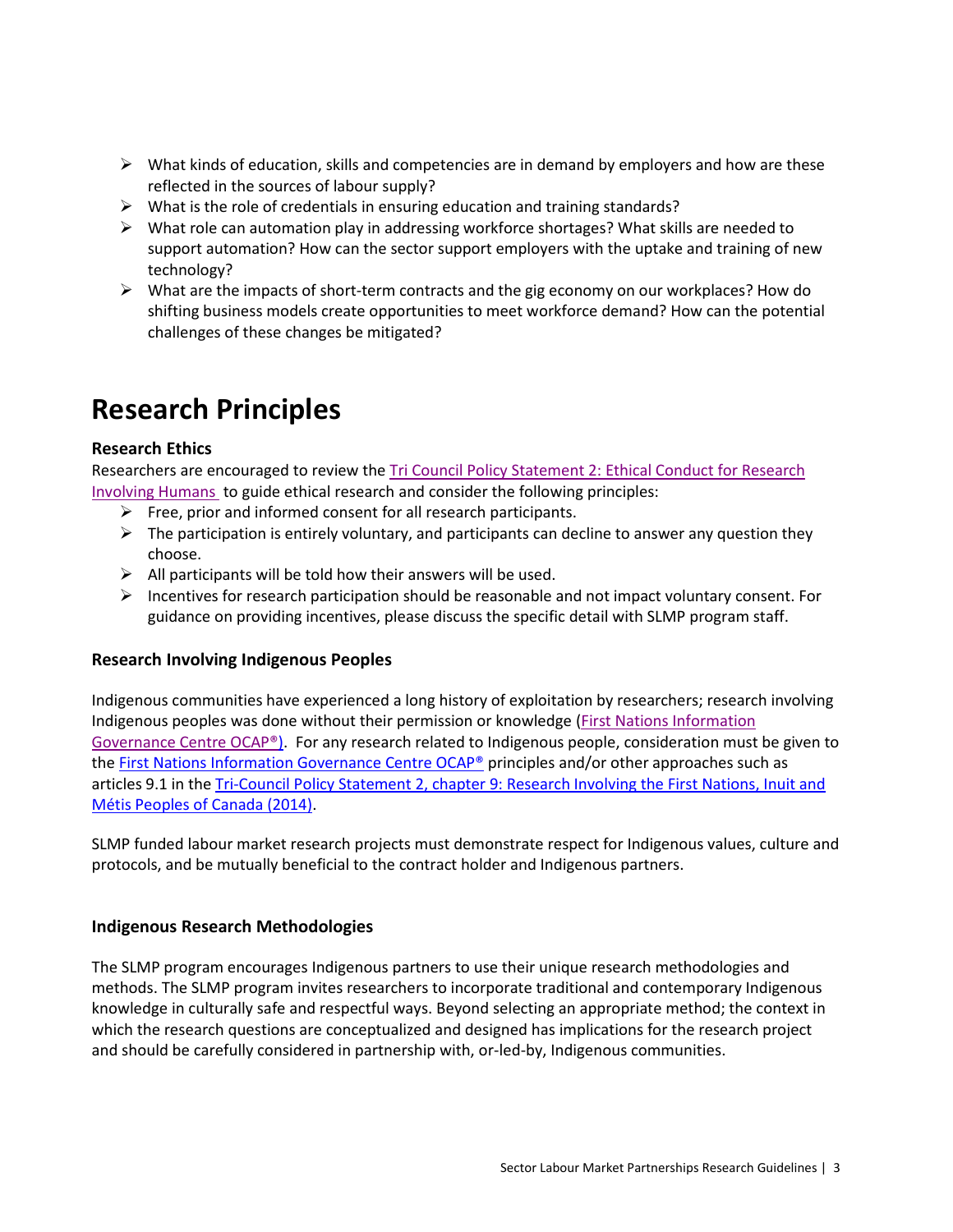## **Research Project Guidelines**

The following are the general expectations for an SLMP funded research project. The following is to be used as a guide only; this list is not exhaustive:

- $\triangleright$  The SLMP program works in collaboration with the Labour Market Information Office (LMIO)<sup>3</sup> of the Ministry of Advanced Education and Skills Training. Applicants will be required to attend a precontract meeting with the LMIO to discuss the research scope before a contract is developed.
- $\triangleright$  As in all SLMP projects, a governance committee provides project oversight and input and endorses project deliverables and outcomes. Please refer to the SLMP [Program Guidelines](https://www.workbc.ca/getmedia/e1e0f34c-6b6a-45cf-a6db-97371dc9ea7b/SectorLabourMarketPartnerships_Program_Guidelines.pdf.aspx) for more information.
- $\triangleright$  The contract holder will use a qualified labour market researcher and the final reports / presentation materials will be well-written, without factual or grammatical error.
- $\triangleright$  Applicants are encouraged to consider the benefits of a secondary data review as an effective way to aid in the formulation of research questions, gain a more nuanced understanding of the primary data, and/or generate new insights into the workforce challenge. The researcher is to be responsible for collecting all secondary data and arranging for custom orders from Statistics Canada and other sources as required.
- $\triangleright$  Indigenous research must be be Indigenous led or be a strongly led partnership with active participation and oversight by Indigenous Partners.

<sup>3</sup> The LMIO collects, analyzes and reports on labour market information for the Province of B.C., including the annual Labour Market Outlook. The Labour Market Outlook projects labour market demand and supply trends by occupation and industry over a ten-year span.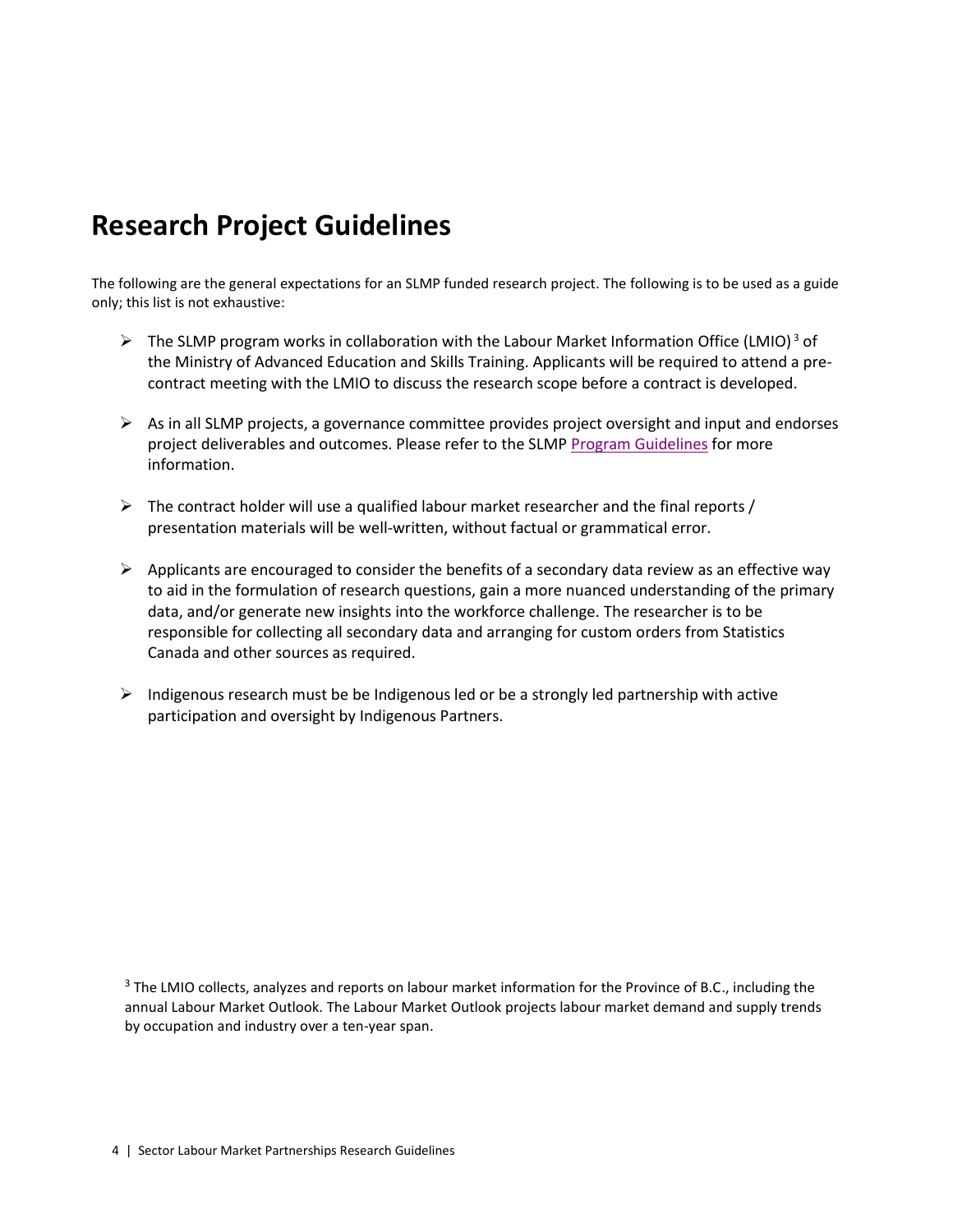## **Research Project Deliverables**

The purpose of this section is to inform applicants of the general deliverables for a research SLMP project. Research project deliverables are identified on a case-by-case basis as part of the contract negotiation process. Typically, contract deliverables will include, but are not limited to, the following:

#### **Methodology**

Research projects may use both qualitative and quantitative data collection methods and should include analysis of primary and secondary data. Beyond selecting an appropriate method; the context in which the research questions are conceptualized and designed has implications for the research project and should be carefully considered. Proposed methodologies are submitted to SLMP program staff as a research project deliverable and reviewed with the contract holder, SLMP staff and the LMIO.

#### **Research Tools**

Research tools are generally drafted after the methodology is finalized. Proposed research tools are submitted to the SLMP program as a project deliverable and reviewed with the contract holder, SLMP staff and the LMIO.

#### **Draft & Final Research Reports**

The SLMP program will require the contract holder to submit a draft and final written and / or an oral research report endorsed by the governance committee. Reports must be of a high professional standard, carefully copyedited and proofed so they can be posted to the SLMP page of the WorkB[C website.](https://www.workbc.ca/Labour-Market-Industry/Sector-Labour-Market-Partnerships-Program.aspx)

#### **Presentation Materials**

The contract holder may be asked to submit presentation materials about the project to the SLMP program.

### **Report Standards**

The following sections are generally expected in the final report and/or presentation (additional sections may also be included):

- ➢ **Executive Summary**
- ➢ **Introduction**
- ➢ **Background**
- ➢ **Methodology**
- ➢ **Results:** An objective presentation of the key primary and secondary data without interpretation or bias
- ➢ **Limitations:** A statement on the limitations of the research, including the statistical validity (e.g. confidence intervals) of survey results.
- ➢ **Analysis & Discussion of Results:** A description of the significance of the key results and how the results contribute to the nuanced understand of workforce challenges.
- ➢ **Implications &Recommendations** to consider for future strategy development and policy options.
- ➢ **Appendices** of relevant supporting information such as but not limited to, research tools and aggregate data.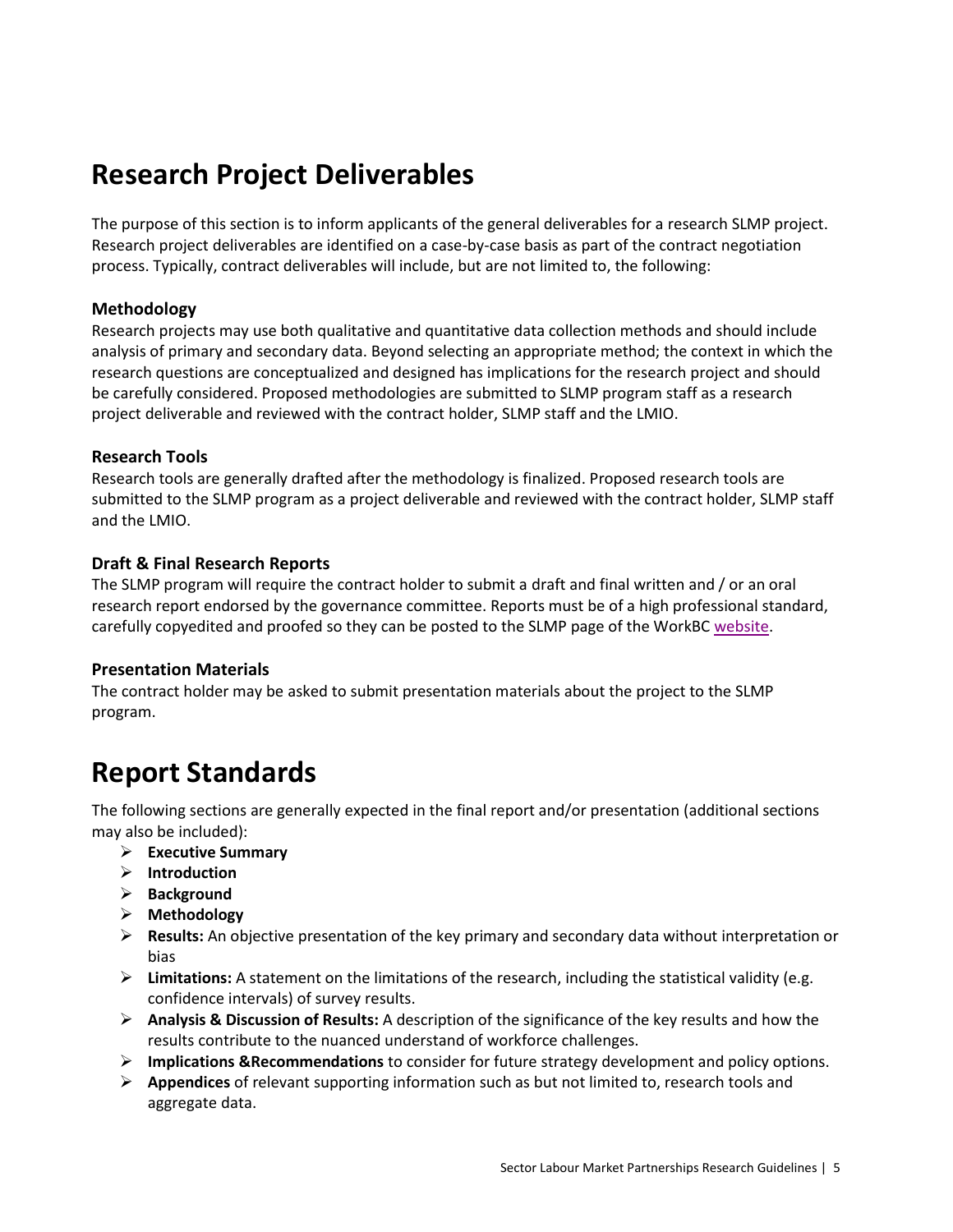# **Supporting Information**

### **Citations & Style Tips**

Contract Holders are free to choose the house style, writing conventions, and citation protocols that meet their needs provided the style is used consistently:

- $\triangleright$  Citations must provide sufficient detail to allow ready access to specific source document.
- $\triangleright$  Citations that include links to the source documents are preferred.
- $\triangleright$  Use of acronyms and abbreviations need to be consistent and spelled on the first use.
- $\triangleright$  Tables, charts, pictures and other graphics must include source information directly beneath the graphic or in a footnote on the same page.
- $\triangleright$  Graphics should be fully readable in black/white print. Judicious use of patterns is suggested.
- $\triangleright$  Graphics should include descriptions of categories in a font size that is readable when printed.
- $\triangleright$  If a section of the report involves a top-down analysis, e.g. Canada, B.C., B.C. regions, B.C. cities, please organize the section with subtitles for each of the geographical areas.
- $\triangleright$  Sample sizes must and the implications for statistical validity (e.g confidence intervals) must be provided.